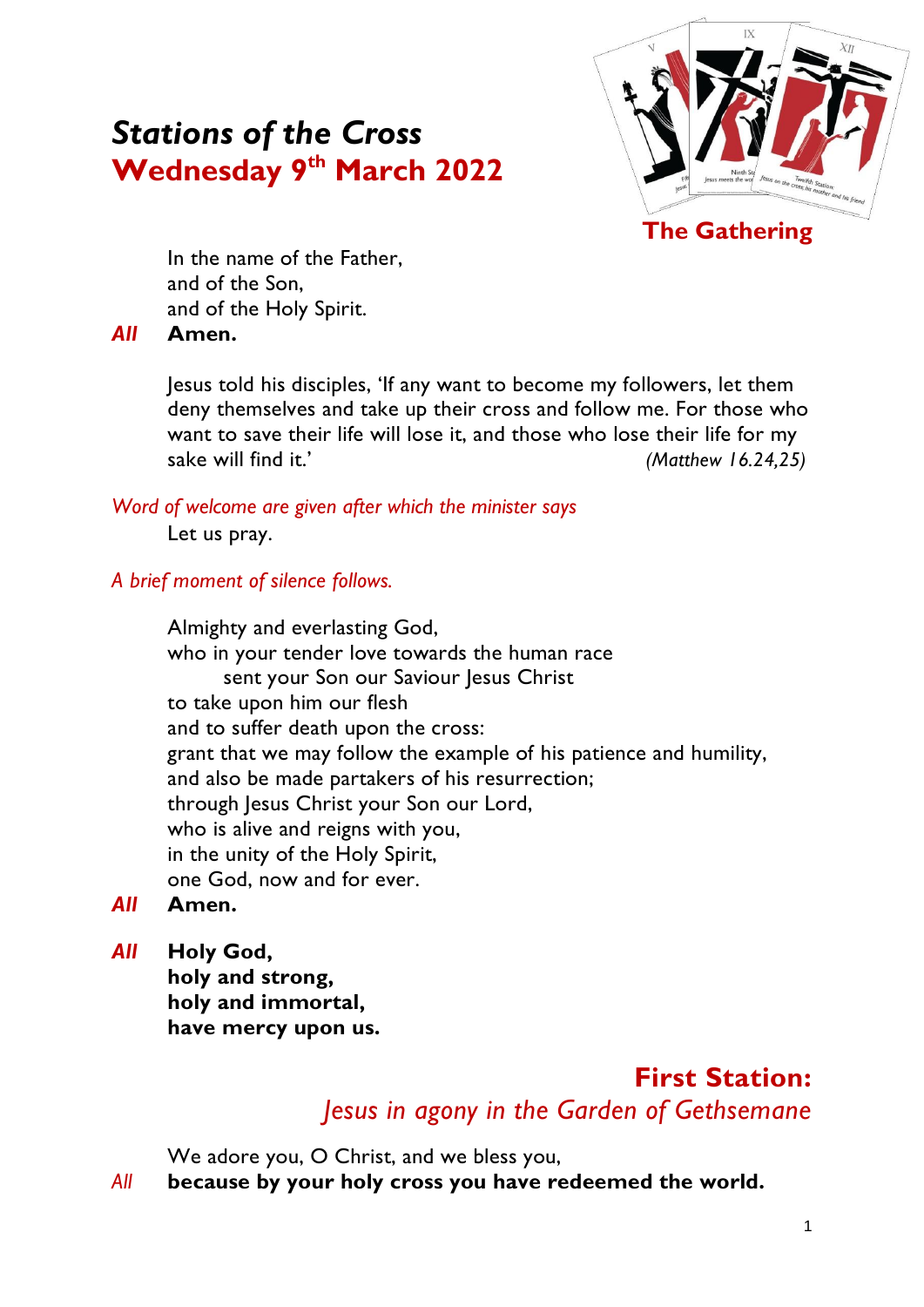A reading from the Gospel according to Mark.

They went to a place called Gethsemane; and he said to his disciples, 'Sit here while I pray.' He took with him Peter and James and John, and began to be distressed and agitated. And he said to them, 'I am deeply grieved, even to death; remain here, and keep awake.' And going a little farther, he threw himself on the ground and prayed that, if it were possible, the hour might pass from him. He said, 'Abba, Father, for you all things are possible; remove this cup from me; yet, not what I want, but what you want.'

*(Mark 14.32-36)*

*We have a period of silence followed by a musical reflection.*

### **Reflection by Joe Roberts**

**Prayer**

Lord Jesus, you entered the garden of fear and faced the agony of your impending death: be with those who share that agony and face death unwillingly this day. You shared our fear and knew the weakness of our humanity: give strength and hope to the dispirited and despairing. To you, Jesus, who sweated blood, be honour and glory with the Father and the Holy Spirit, now and for ever.

#### *All* **Amen.**

*This station concludes with a musical meditation based on the Stabat Mater ('the mother was standing') – title of a Latin hymn about the suffering of the Virgin Mary during the Crucifixion of Jesus.*

# **Second Station:**  *Jesus betrayed by Judas and arrested*

We adore you, O Christ, and we bless you,

#### *All* **because by your holy cross you have redeemed the world.**

A reading from the Gospel according to Mark.

Immediately, while he was still speaking, Judas, one of the twelve, arrived; and with him there was a crowd with swords and clubs, from the chief priests, the scribes, and the elders.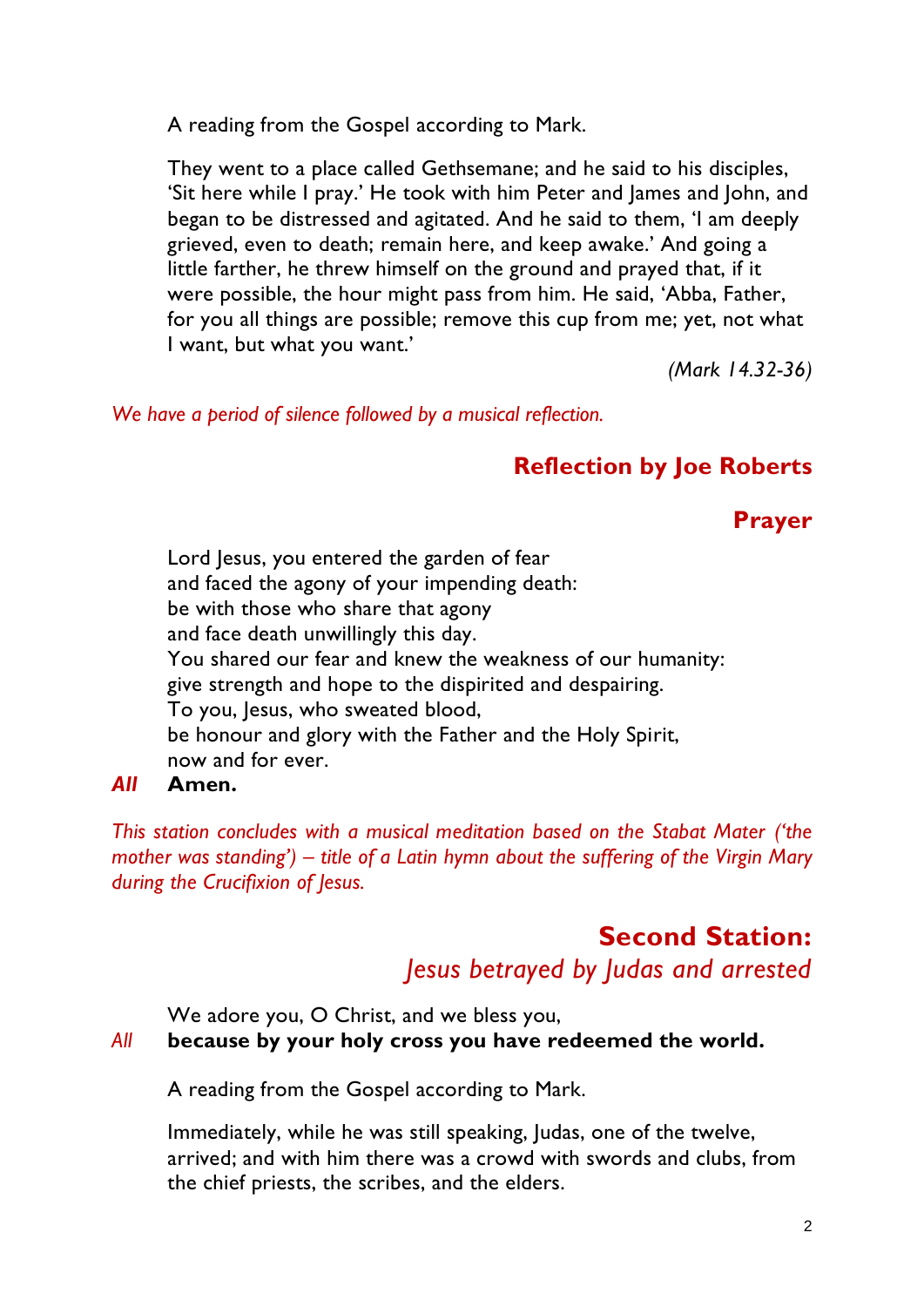Now the betrayer had given them a sign, saying, 'The one I will kiss is the man; arrest him and lead him away under guard.' So when he came, he went up to him at once and said, 'Rabbi!' and kissed him. Then they laid hands on him and arrested him.

*(Mark 14.43-46)*

*We have a period of silence followed by a musical reflection.*

### **Reflection by Paula Gooder**

# **Prayer**

Lord Jesus, you were betrayed by the kiss of a friend: be with those who are betrayed and slandered and falsely accused. You knew the experience of having your love thrown back in your face for mere silver: be with families which are torn apart by mistrust or temptation. To you, Jesus, who offered your face to your betrayer, be honour and glory with the Father and the Holy Spirit, now and for ever.

#### *All* **Amen.**

*This station concludes with a musical meditation based on the Stabat Mater.*

# **Third Station:**  *Jesus condemned by the Sanhedrin*

We adore you, O Christ, and we bless you,

#### *All* **because by your holy cross you have redeemed the world.**

A reading from the Gospel according to Mark.

Now the chief priests and the whole council were looking for testimony against Jesus to put him to death; but they found none. For many gave false testimony against him, and their testimony did not agree. Some stood up and gave false testimony against him, saying, 'We heard him say, "I will destroy this temple that is made with hands, and in three days I will build another, not made with hands".' But even on this point their testimony did not agree. Then the high priest stood up before them and asked Jesus, 'Have you no answer? What is it that they testify against you?' But he was silent and did not answer. Again the high priest asked him, 'Are you the Messiah, the Son of the Blessed One?'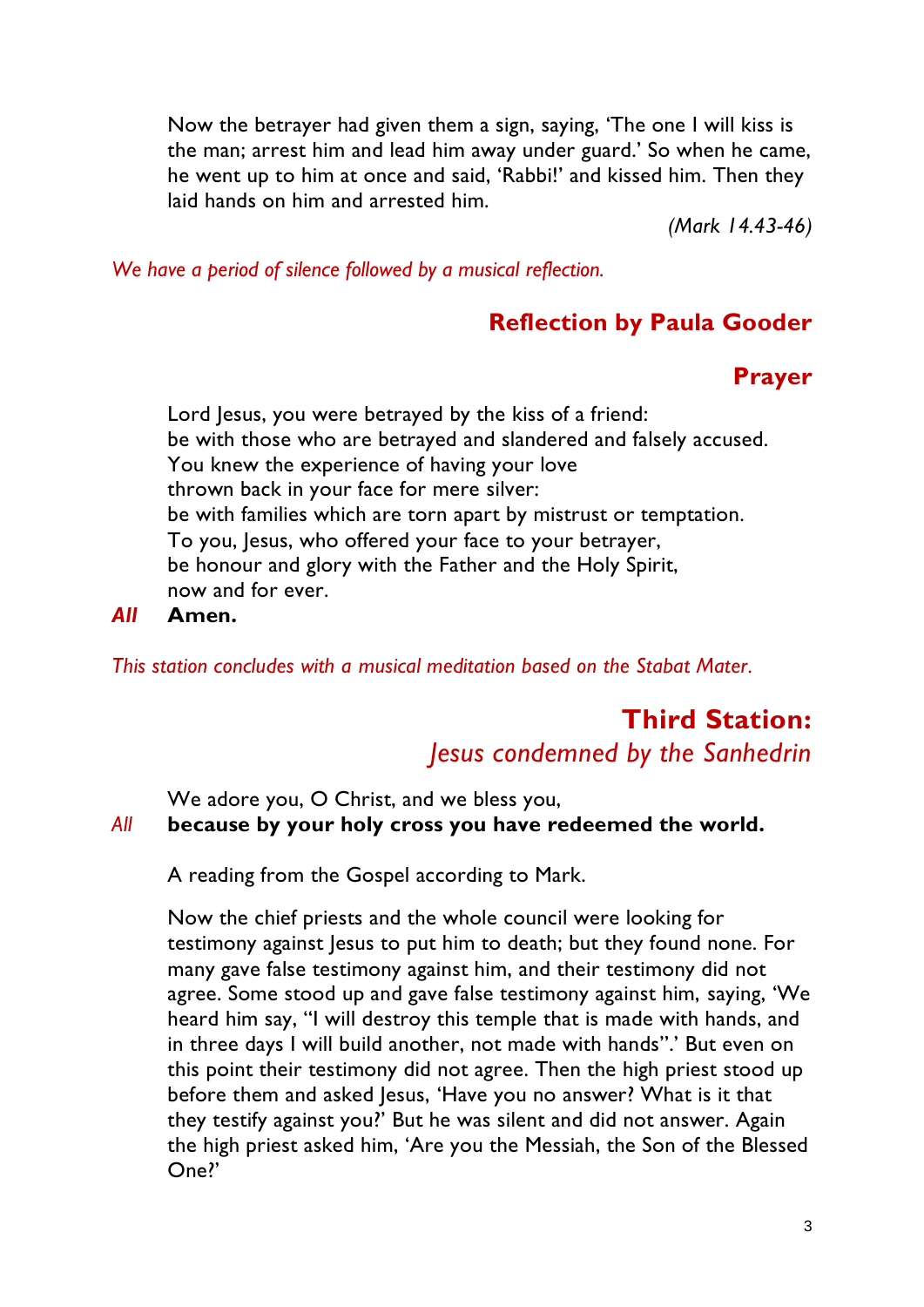Jesus said, 'I am; and "you will see the Son of Man seated at the right hand of the Power", and "coming with the clouds of heaven".' Then the high priest tore his clothes and said, 'Why do we still need witnesses? You have heard his blasphemy! What is your decision?' All of them condemned him as deserving death.

*(Mark 14.55-64)*

*We have a period of silence followed by a musical reflection.*

# **Reflection by Stephen Cottrell**

# **Prayer**

Lord Jesus, you were the victim of religious bigotry: be with those who are persecuted by small-minded authority. You faced the condemnation of fearful hearts: deepen the understanding of those who shut themselves off from the experience and wisdom of others. To you, lesus, unjustly judged victim, be honour and glory with the Father and the Holy Spirit, now and for ever.

*All* **Amen.**

*This station concludes with a musical meditation based on the Stabat Mater.*

# **The Conclusion**

*All* **Holy God, holy and strong,**

**holy and immortal, have mercy upon us.**

Let us pray for the coming of God's kingdom in the words our Saviour taught us.

*All* **Our Father, who art in heaven, hallowed be thy name, thy kingdom come, thy will be done, on earth as it is in heaven. Give us this day our daily bread. And forgive us our trespasses, as we forgive those who trespass against us. And lead us not into temptation;**